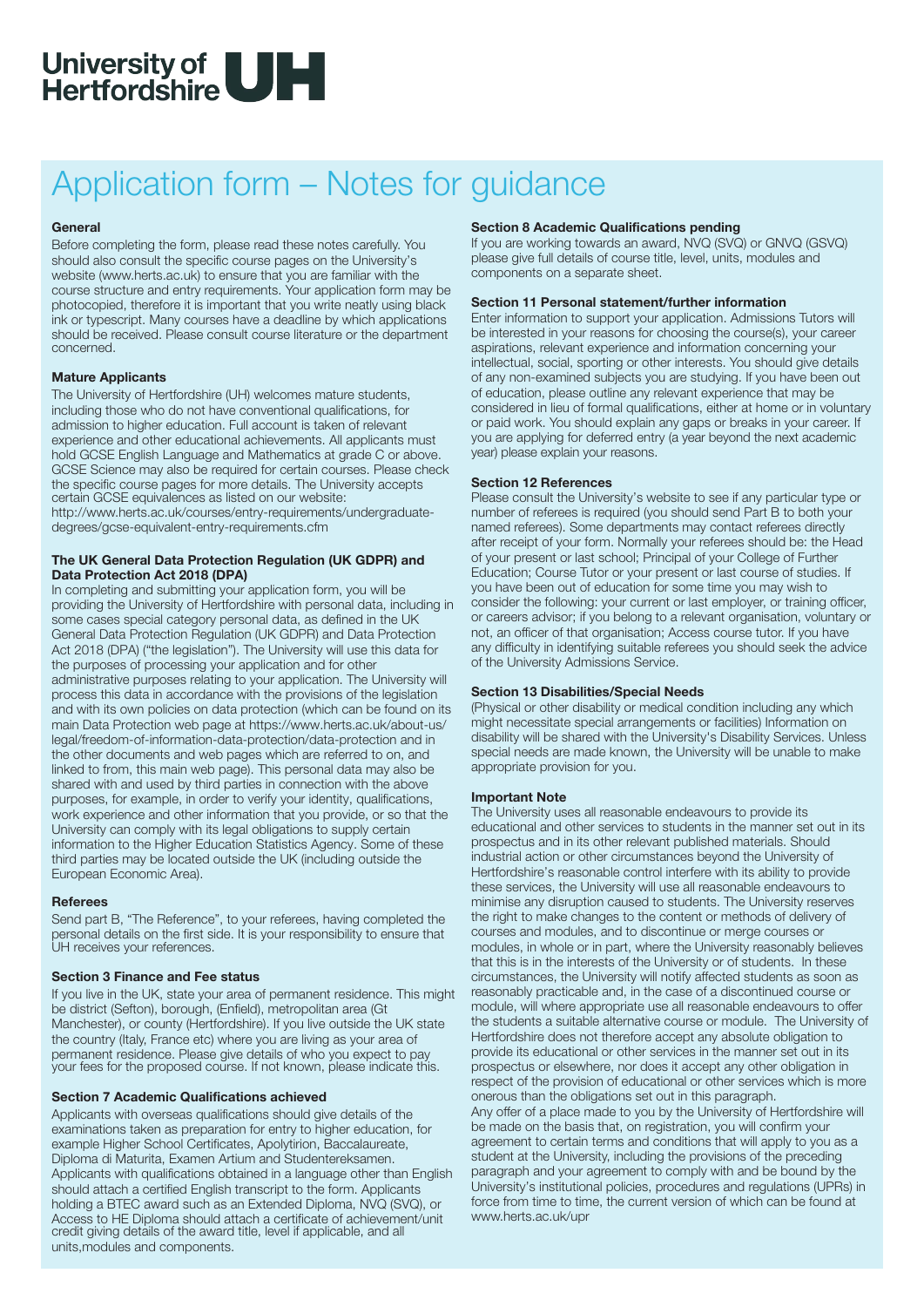

# Application form *Please print clearly in black ink and BLOCK CAPITALS*

| <b>1 Personal details</b>            |                                                 |                                      |                                             |      |                                       |                                                          |        |
|--------------------------------------|-------------------------------------------------|--------------------------------------|---------------------------------------------|------|---------------------------------------|----------------------------------------------------------|--------|
| Family name as appears in passport   |                                                 |                                      |                                             |      |                                       |                                                          |        |
| First name(s) as appears in passport |                                                 |                                      |                                             |      |                                       |                                                          |        |
| Title (Mr/Mrs/Miss/etc)              |                                                 | Previous family name (if applicable) |                                             |      |                                       |                                                          |        |
| d<br>Date of Birth                   | $m \mid m - y \mid$<br>d<br>$\sigma_{\rm{eff}}$ | $\mathbf{y}$                         |                                             |      |                                       | Male                                                     | Female |
| Home/permanent address               |                                                 |                                      |                                             |      | Correspondence address (if different) |                                                          |        |
|                                      |                                                 |                                      |                                             |      |                                       |                                                          |        |
|                                      |                                                 |                                      |                                             |      |                                       |                                                          |        |
|                                      |                                                 |                                      |                                             |      |                                       |                                                          |        |
| Postcode                             |                                                 |                                      | Postcode                                    |      |                                       |                                                          |        |
| Country                              |                                                 |                                      | Country                                     |      |                                       |                                                          |        |
| Tel No                               |                                                 |                                      | Tel No                                      |      |                                       |                                                          |        |
| Mobile                               |                                                 |                                      | Mobile                                      |      |                                       |                                                          |        |
| Email                                |                                                 |                                      | Email                                       |      |                                       |                                                          |        |
|                                      |                                                 |                                      |                                             |      |                                       |                                                          |        |
| 2 Course(s) applied for              |                                                 |                                      |                                             |      |                                       |                                                          |        |
|                                      |                                                 |                                      |                                             |      |                                       |                                                          |        |
| <b>First choice</b>                  |                                                 |                                      | Associate College Campus<br>(if applicable) |      |                                       |                                                          |        |
| Point of entry                       |                                                 |                                      | Nursing Branch                              |      |                                       |                                                          |        |
| (i.e. year 1,2 or 3)                 |                                                 |                                      |                                             |      |                                       | (If applying for nursing, please state preferred branch) |        |
| Mode of study                        | Full-time                                       | Part-time                            |                                             |      | Distance                              |                                                          |        |
| Level of study                       | Undergraduate                                   | Postgraduate (taught)                |                                             |      | Research                              |                                                          |        |
| Starting date                        | Month                                           |                                      |                                             | Year |                                       |                                                          |        |
| <b>Second choice</b>                 |                                                 |                                      | Associate College Campus                    |      |                                       |                                                          |        |
|                                      |                                                 |                                      | (if applicable)                             |      |                                       |                                                          |        |
| Year of entry                        |                                                 |                                      | Nursing Branch                              |      |                                       | (If applying for nursing, please state preferred branch) |        |
| Mode of study                        | Full-time                                       | Part-time                            |                                             |      | Distance                              |                                                          |        |
| Level of study                       | Undergraduate                                   | Postgraduate (taught)                |                                             |      | Research                              |                                                          |        |
| Starting date                        | Month                                           |                                      |                                             | Year |                                       |                                                          |        |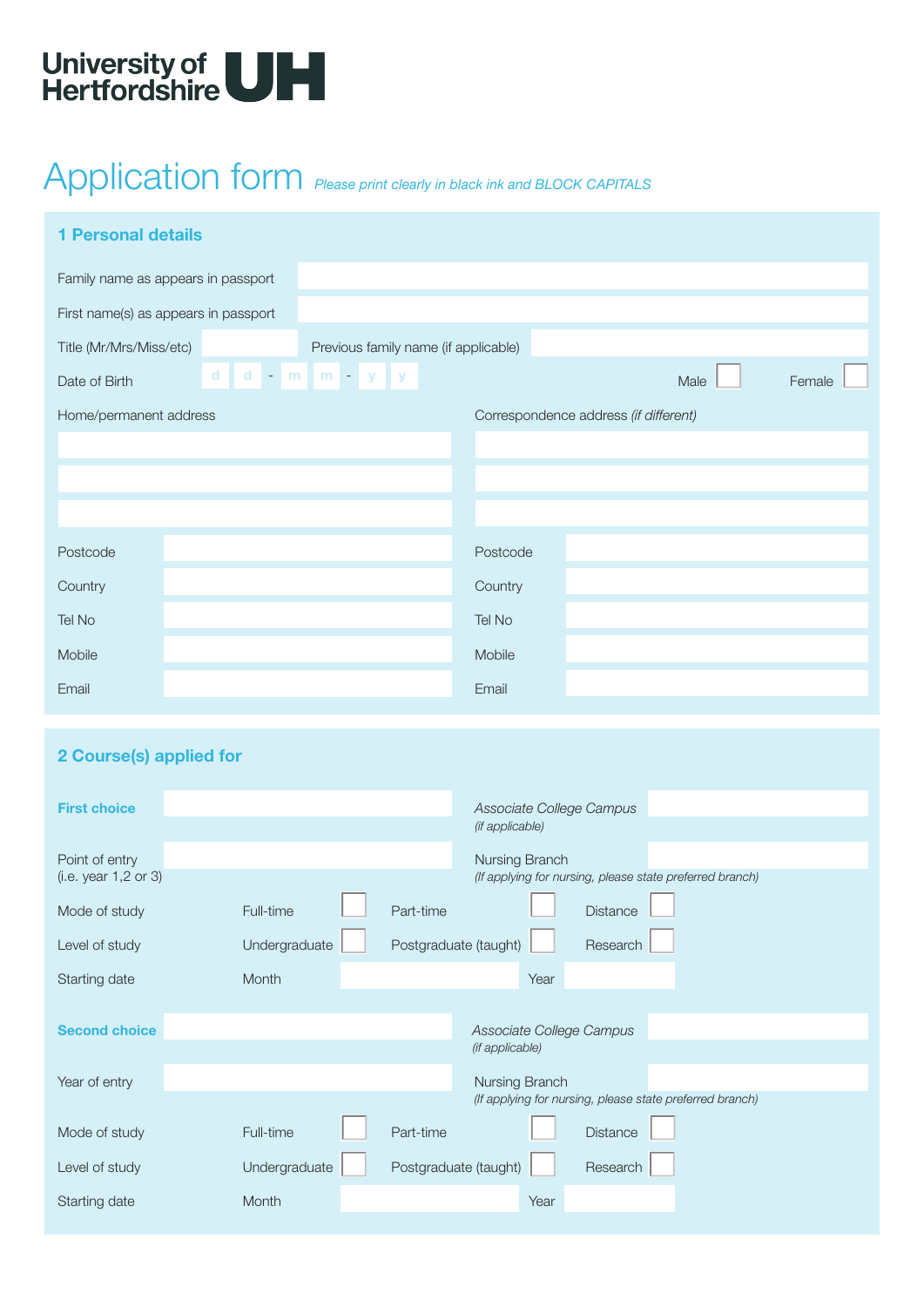## **3 Finance and fee status**

All students offered registration will be asked to supply details of their financial position, letters of guarantee from sponsors etc, to ensure that they can complete the course without financial hardship.

|                                                                                          | Who will be paying your fees? |                                |                  |                         |  |  |  |
|------------------------------------------------------------------------------------------|-------------------------------|--------------------------------|------------------|-------------------------|--|--|--|
|                                                                                          | Self                          | Socrates / Erasmus / Franchise |                  | Career Development Loan |  |  |  |
|                                                                                          | <b>NHS</b>                    |                                |                  |                         |  |  |  |
|                                                                                          | <b>SLC</b>                    |                                |                  |                         |  |  |  |
|                                                                                          | Employer                      | Please give details            |                  |                         |  |  |  |
|                                                                                          | Other                         | Please give details            |                  |                         |  |  |  |
| Nationality (if dual please give both)                                                   |                               |                                | Country of birth |                         |  |  |  |
|                                                                                          |                               |                                |                  |                         |  |  |  |
| Country of permanent residence (if UK, give County/Borough)                              |                               |                                | Entry date to UK |                         |  |  |  |
|                                                                                          |                               |                                |                  | dd - m m - y y y y      |  |  |  |
| Please give details of any scholarship grant application giving name, value and duration |                               |                                |                  |                         |  |  |  |
| Already awarded                                                                          | Please give details           |                                |                  |                         |  |  |  |
| Application made                                                                         | Please give details           |                                |                  |                         |  |  |  |

## **4 Declaration of a criminal conviction**

To help the University reduce the risk of harm or injury to their students caused by the criminal behaviour of other students, we must know about any relevant criminal convictions that an applicant has.

Relevant criminal convictions are only those convictions for offences against the person, whether of a violent or a sexual nature, and convictions for offences involving unlawfully supplying controlled drugs or substances where the conviction concerns commercial drug dealing or trafficking. Convictions that are spent (as defined by the Rehabilitation of Offenders Act 1974) are not considered to be relevant and you should not reveal them (**but see next paragraph**).

**If you are applying for courses in teaching, health, social work and courses involving work with children or vulnerable adults, you must tell us about any criminal convictions including spent sentences and cautions (including verbal cautions) and bind-over orders. If you are offered a place on one of these courses, and before you commence your studies, you will need an 'Enhanced Disclosure Document' from the Criminal Records Bureau. The University will provide you with the information on how to do this.**

#### **Courses in teaching, health, social work and courses involving work with children or vulnerable adults.** For these courses, you must answer **'Yes'** if any of the

following statements apply to you.

- **a)** I have a criminal conviction.
- **b)** I have a spent criminal conviction.
- **c)** I have a caution (including a verbal caution).
- **d)** I have a bind-over order.
- **e)** I am serving a prison sentence for a criminal conviction.

If statement **e)** applies to you, you must also give the prison address as your postal address on page 1 of your application and a senior prison officer must support your application.

#### **All other courses**

For those course, you must answer **'Yes'** if any of the following statements apply to you.

**a)** I have a relevant criminal conviction that is not spent. **b)** I am serving a prison sentence for a relevant criminal conviction.

If statement **b)** applies to you, you must also give the prison address as your postal address on page 1 of your application and a senior prison officer must support your application. Convictions that are spent (as defined by the Rehabilitation of Offenders Act 1974) are not considered to be relevant and you should not reveal them.

Please indicate if you have a relevant criminal conviction by ticking in the box **Yes No**

Applicants who answer 'Yes' will not be automatically excluded from the application process, and their application will be considered on its merits before the relevance of their criminal conviction is taken into account. However, the University may ask for more information about their criminal conviction before making a final decision.

If you are convicted of a relevant criminal offence after you have applied, you must tell us. Do not send details of the offence; simply tell us that you have a relevant criminal conviction. The University may then ask you for more details.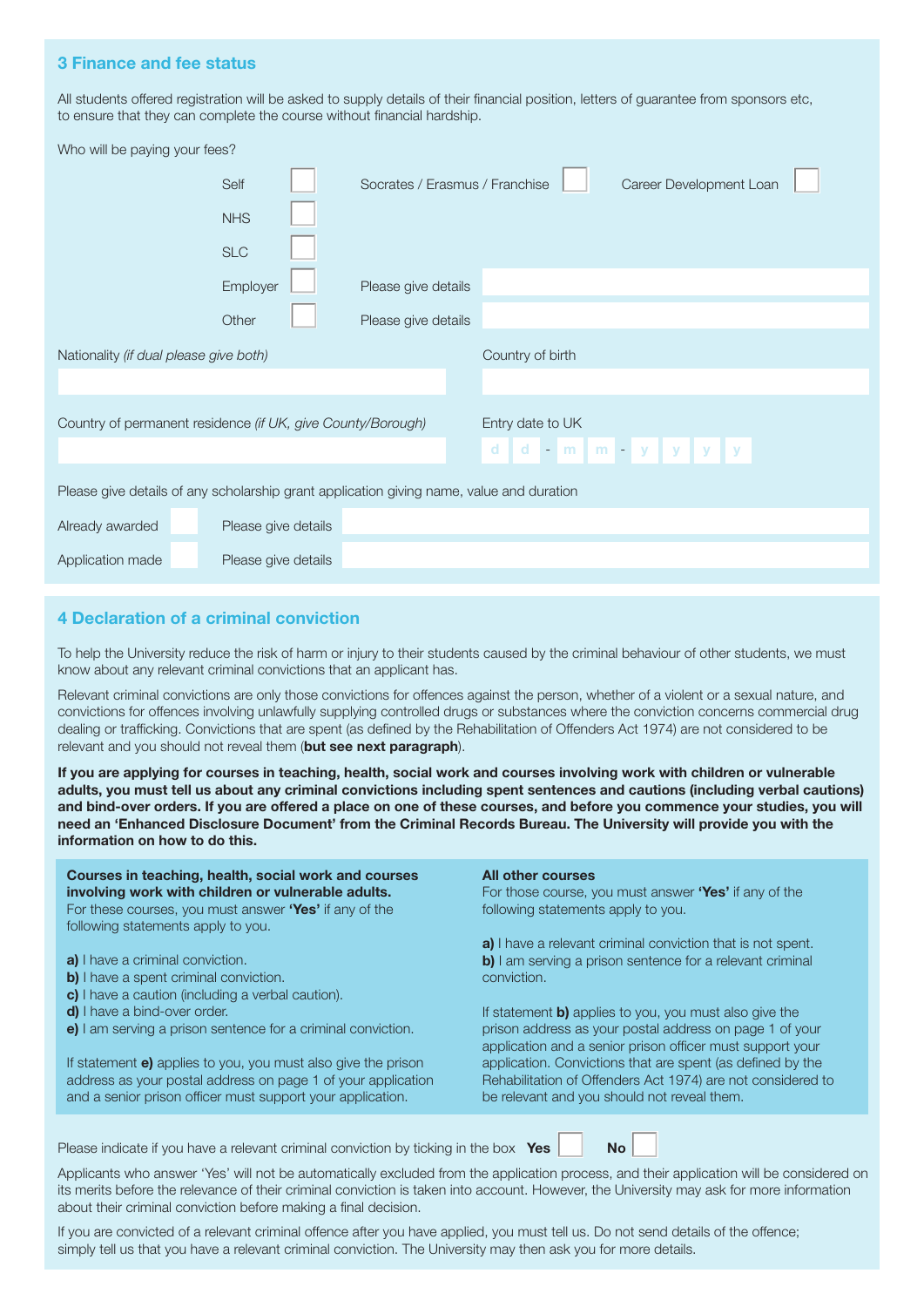## **5 Previous study in the UK (for overseas applicants)**

The Home Office has introduced a limit to the time that international students on a Tier 4 Student Visa can spend studying at degree level. There will be a general limit of 5 years on study time but this will not apply to those studying for Master's degrees following successful completion of an undergraduate degree where the undergraduate course duration was 4 or 5 years. In these cases the limit will be set at 6 years. We also have to ensure that any study you are proposing to undertake represents academic progression from any previous studies in the UK.

In view of this new policy it is essential that you answer the following question:

| Have you ever studied previously in the UK? | Yes |  | No |
|---------------------------------------------|-----|--|----|
|---------------------------------------------|-----|--|----|

If yes, please list below any previous study (regardless of the level i.e. English language courses) undertaken in the UK. We will also require copies of all visas held during those periods of study.

| Institution | Course studies and level<br>i.e. foundation/degree etc | Start and completion<br>of course | Type of visa held during<br>period of study |
|-------------|--------------------------------------------------------|-----------------------------------|---------------------------------------------|
|             |                                                        |                                   |                                             |
|             |                                                        |                                   |                                             |
|             |                                                        |                                   |                                             |
|             |                                                        |                                   |                                             |

If you have been a student at the University of Hertfordshire or one of its associate colleges before, please give your student ID number.

| Do you require a Tier 4 visa to study with us? | Yes | No |
|------------------------------------------------|-----|----|
|------------------------------------------------|-----|----|

If no please provide us with a copy of your current visa

## **6 Previous and present education**

Please list details of all institutions attended since age 11.

| Name and address of institution                                               | From (mm/yy) | To (mm/yy) | Study mode PT/FT/SW/DL* |
|-------------------------------------------------------------------------------|--------------|------------|-------------------------|
|                                                                               |              |            |                         |
|                                                                               |              |            |                         |
|                                                                               |              |            |                         |
|                                                                               |              |            |                         |
|                                                                               |              |            |                         |
|                                                                               |              |            |                         |
| *PT = part-time, $FT = full$ -time, $SW =$ sandwich, $DL =$ distance learning |              |            |                         |

## **7 Academic qualifications – examinations achieved**

Please list all qualifications taken, whatever the result, in chronological order. Documentary evidence of known results should be sent with this form. Only certified photocopies are acceptable.

| Exam Date (mm/yy) Awarding body Subject |  | Qualification | Results achieved |
|-----------------------------------------|--|---------------|------------------|
|                                         |  |               |                  |
|                                         |  |               |                  |
|                                         |  |               |                  |
|                                         |  |               |                  |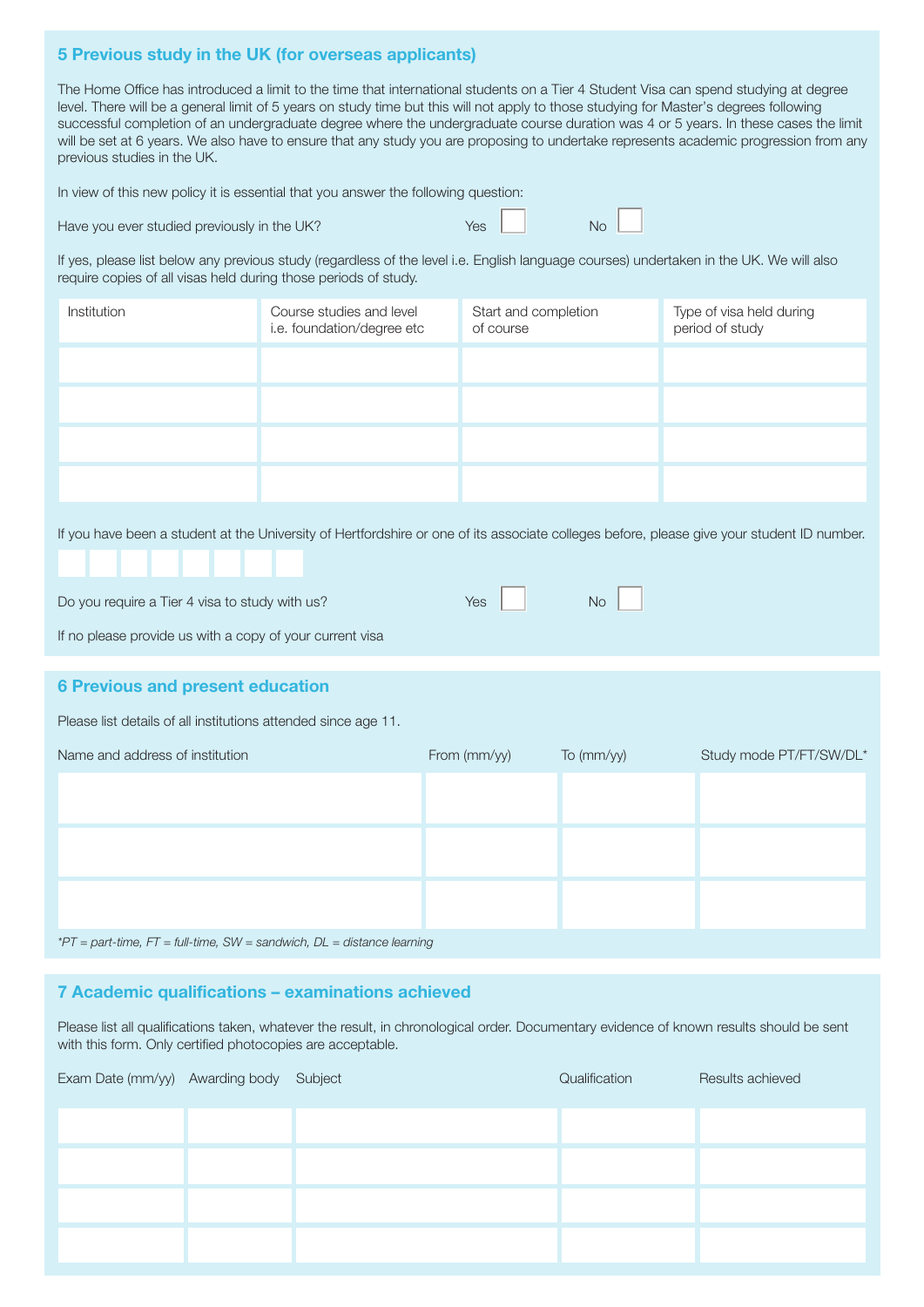## **8 Academic qualifications – examinations pending**

Complete this section **only** if you are awaiting the result of any examination taken recently.

| Exam Date (mm/yy) Awarding body Subject |  | Qualification |
|-----------------------------------------|--|---------------|
|                                         |  |               |
|                                         |  |               |
|                                         |  |               |
|                                         |  |               |
|                                         |  |               |
|                                         |  |               |
|                                         |  |               |

## **9 English language** (for overseas applicants)

Entry is conditional on the attainment of the required proficiency in the English Language (see website: www.herts.ac.uk).

Please give full details, including dates, of any English tests taken/to be taken:

| Level | Where studied | University/College/Awarding Body | Date taken (mm/yy) | Results |
|-------|---------------|----------------------------------|--------------------|---------|
|       |               |                                  |                    |         |
|       |               |                                  |                    |         |
|       |               |                                  |                    |         |
|       |               |                                  |                    |         |
|       |               |                                  |                    |         |
|       |               |                                  |                    |         |

## **10 Work experience** (if applicable to course application)

Please give details of work experience, training and employment.

| Dates from<br>(mm/yy)             | Dates to<br>(mm/yy) | $FT/PT^*$ | Post held | Organisation name and address | Brief description of duties |
|-----------------------------------|---------------------|-----------|-----------|-------------------------------|-----------------------------|
|                                   |                     |           |           |                               |                             |
|                                   |                     |           |           |                               |                             |
|                                   |                     |           |           |                               |                             |
|                                   |                     |           |           |                               |                             |
|                                   |                     |           |           |                               |                             |
|                                   |                     |           |           |                               |                             |
|                                   |                     |           |           |                               |                             |
|                                   |                     |           |           |                               |                             |
| $*FT = full-time, PT = part-time$ |                     |           |           |                               |                             |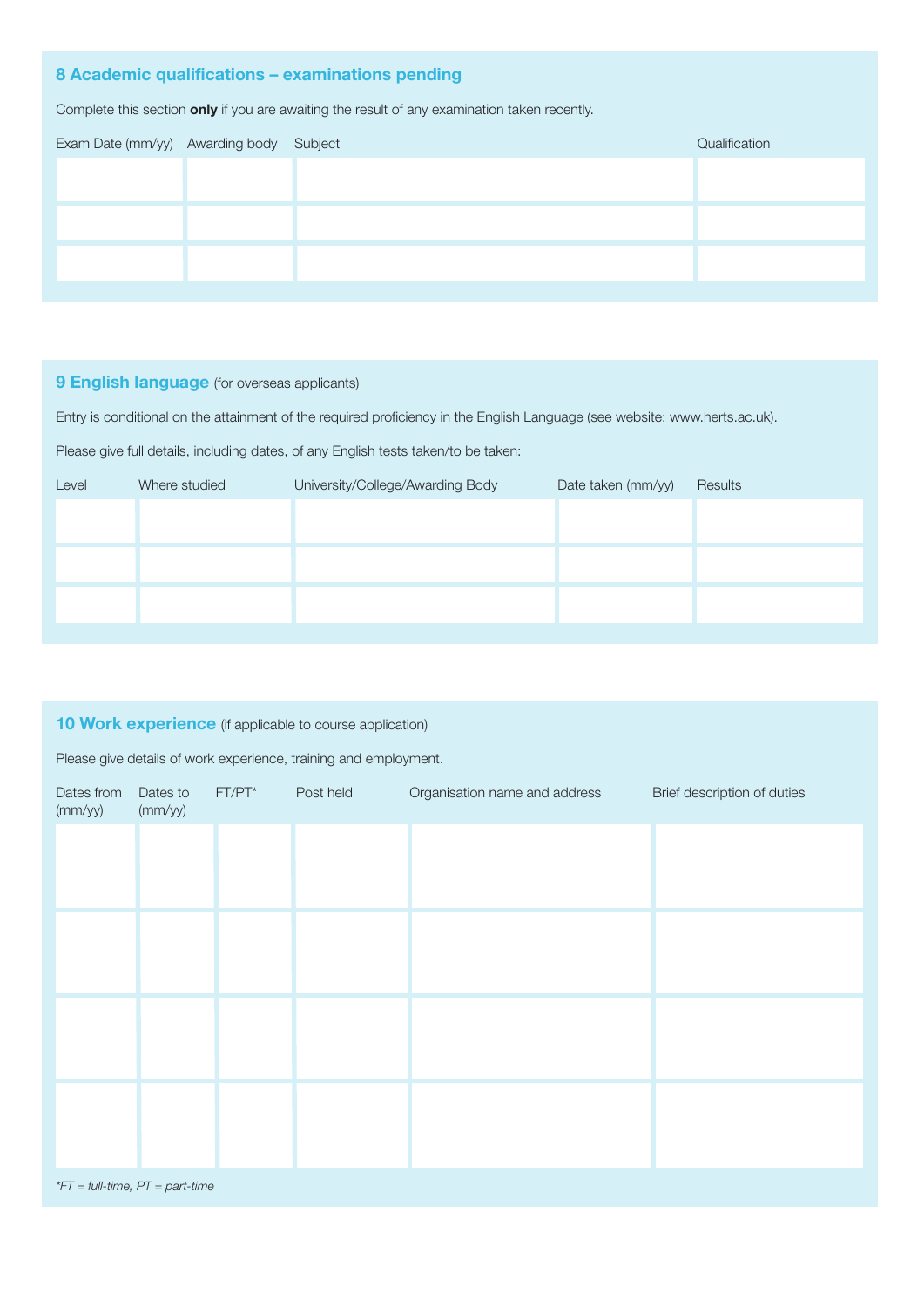## **11 Personal statement/further information**

Please use this section to tell us about yourself and your reasons for wanting to study this course. Please continue on a separate sheet if necessary.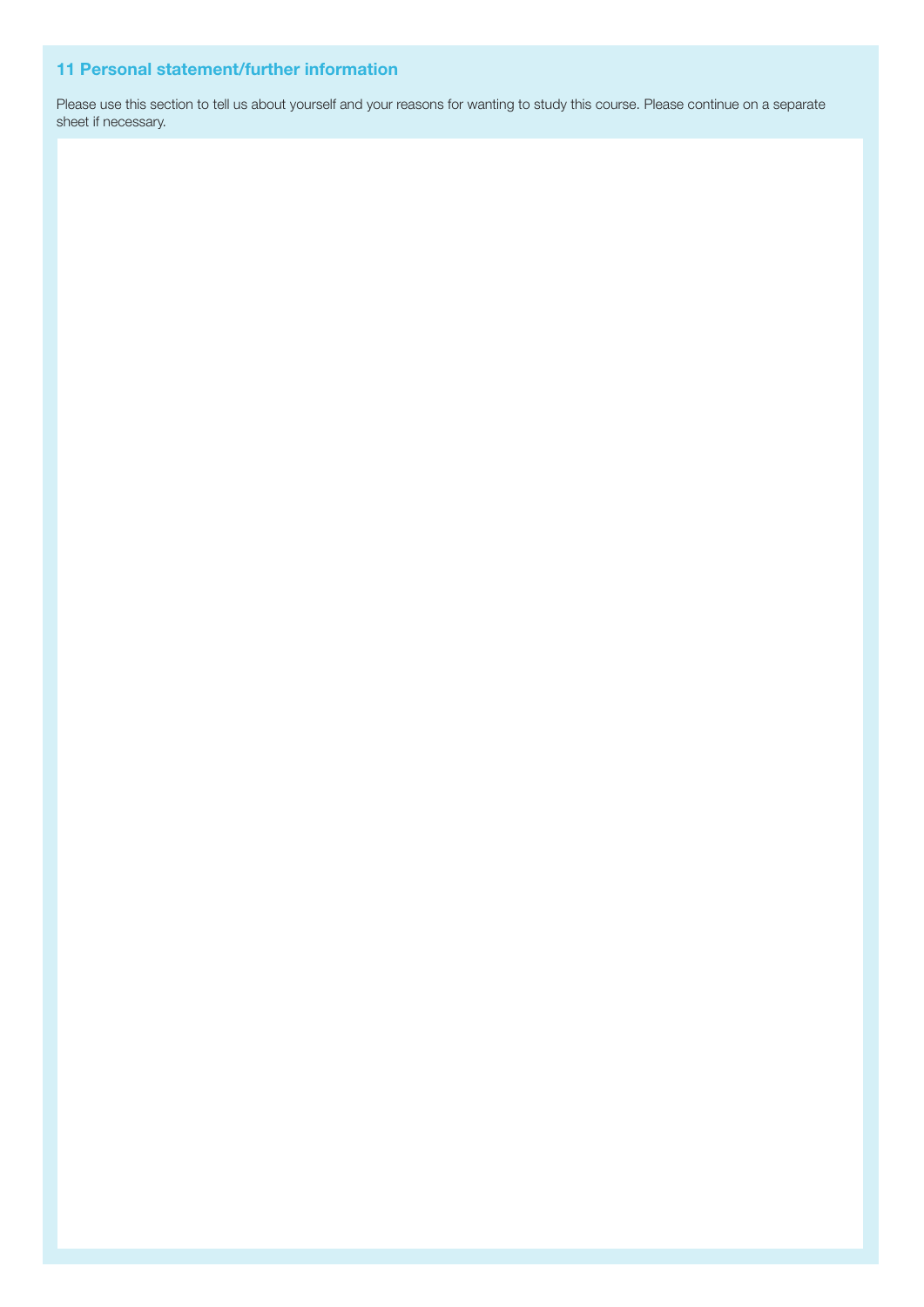## **12 References**

Please read the guidance notes carefully. Please note that it is your responsibility to send Part B – Statement by Referee - to your referees for completion. We will not be able to make a decision about your application until we receive your references.

| <b>Referee 1</b>                                    | <b>Referee 2</b>                                    |
|-----------------------------------------------------|-----------------------------------------------------|
| Name                                                | Name                                                |
| Address                                             | Address                                             |
| Postcode                                            | Postcode                                            |
| Tel                                                 | Tel                                                 |
| Fax                                                 | Fax                                                 |
| Email                                               | Email                                               |
| Capacity in which applicant is known to the referee | Capacity in which applicant is known to the referee |
|                                                     |                                                     |
| For how long                                        | For how long                                        |
|                                                     |                                                     |

*Please note, references should not be provided by close family members or friends*

## **13 Disabilities/special needs**

Please tick the appropriate box(es) and in the space at the bottom of this section indicate any additional support or facilities that you may need at the University. This information will be made available to the University's Disability Services department who can support applicants through the admissions process and agree adjustments for their studies. Information you disclose about your disability will be used in accordance with the University's Statement on Disability Disclosure by Students. You can access this and find information about Disability Services at UH at www.go.herts.ac.uk/disability

| No known disability                                                                              | Autistic Spectrum Disorder/Asperger's Syndrome |                                   |  |  |  |
|--------------------------------------------------------------------------------------------------|------------------------------------------------|-----------------------------------|--|--|--|
| Blind or a serious visual impairment                                                             | Long standing illness or health condition      |                                   |  |  |  |
| Deaf or a serious hearing impairment                                                             |                                                | Mental health condition           |  |  |  |
| Two or more impairments and/or                                                                   | Wheelchair user/mobility difficulties          |                                   |  |  |  |
| disabling medical conditions                                                                     |                                                | Other disability not listed above |  |  |  |
| <b>Specific Learning Difficulty</b><br>(eg Dyslexia)                                             |                                                |                                   |  |  |  |
| I am in receipt of the Disabled Students' Allowance                                              | Yes                                            | <b>No</b>                         |  |  |  |
| <b>No</b><br>Yes<br>I am applying for or intend to apply for the Disabled Students' Allowance    |                                                |                                   |  |  |  |
| Please detail below any additional support, adjustments or changes you may need for your studies |                                                |                                   |  |  |  |
|                                                                                                  |                                                |                                   |  |  |  |
|                                                                                                  |                                                |                                   |  |  |  |
|                                                                                                  |                                                |                                   |  |  |  |

## **Declaration**

I confirm that the information given on this form is true, complete and accurate and no information requested or other material information has been omitted.

### Signed Date and Date and Date and Date and Date and Date and Date and Date and Date and Date and Date and Date

Please return completed applications to:

The University Admissions Service, University of Hertfordshire, College Lane, Hatfield, Hertfordshire, AL10 9AB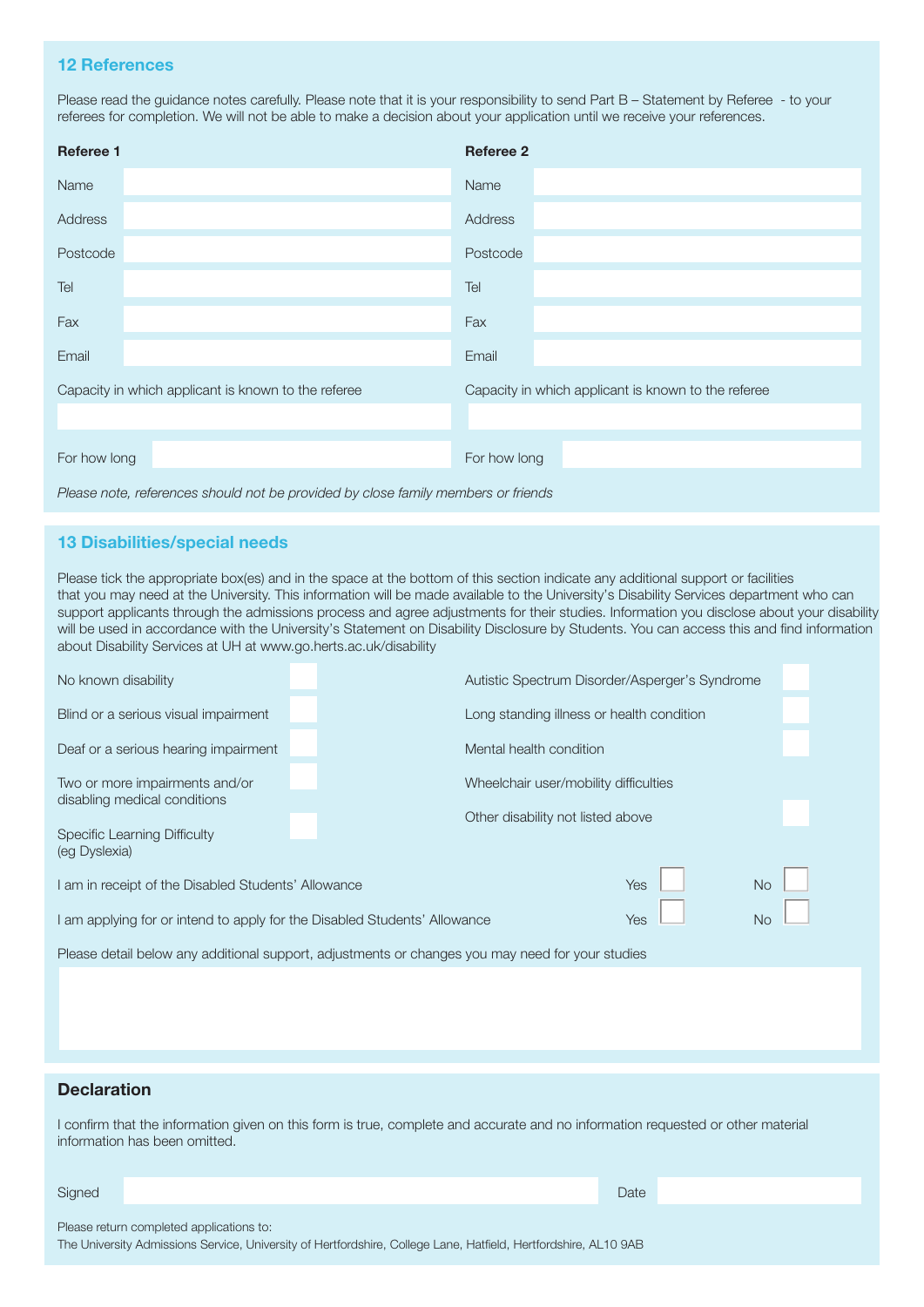

# Part B – Statement by referee

| To be completed by applicant                                        |  |         |      |        |  |  |
|---------------------------------------------------------------------|--|---------|------|--------|--|--|
| Applicant's full name                                               |  |         |      |        |  |  |
| Course (see website for title: www.herts.ac.uk)                     |  |         |      |        |  |  |
| Date of Birth ddd m m y y y y                                       |  |         | Male | Female |  |  |
| Name and address to which reference is to be sent (ie your address) |  |         |      |        |  |  |
|                                                                     |  |         |      |        |  |  |
|                                                                     |  |         |      |        |  |  |
| Postcode                                                            |  | Country |      |        |  |  |
| Email address                                                       |  |         |      |        |  |  |

## Notes for the guidance of referees

The referee's report is an integral and important part of the selection process, and the information you give will help to guide admissions tutors in making their decisions.

In order that the University can evaluate an applicant's academic and intellectual capacity, your reference should if possible cover:

- 1 Suitability for the course(s) applied for
- 2 Intellectual qualities including:
	- (a) development to date and previous examination performance with special reference to any factors which may in your opinion have adversely influenced the result;
	- (b) present performance;
	- (c) potential, including an assessment of the probable results of any pending examinations.
- 3 Personal qualities
- 4 Career aspirations
- 5 Health and other personal circumstances relevant to the application
- 6 Athletic, social and other interests

#### **Mature applicants**

Referees may have difficulty in commenting on the academic abilities of mature applicants who may not have any recent educational experience, and in these circumstances, referees may wish to confine their comments to matters listed under 1, 2c, 3, 4, 5 and 6 opposite.

#### **Despatch arrangements**

Having supplied the reference, please return it to the applicant. Seal the envelope, sign across the seal and cover your signature with clear tape before returning it to the applicant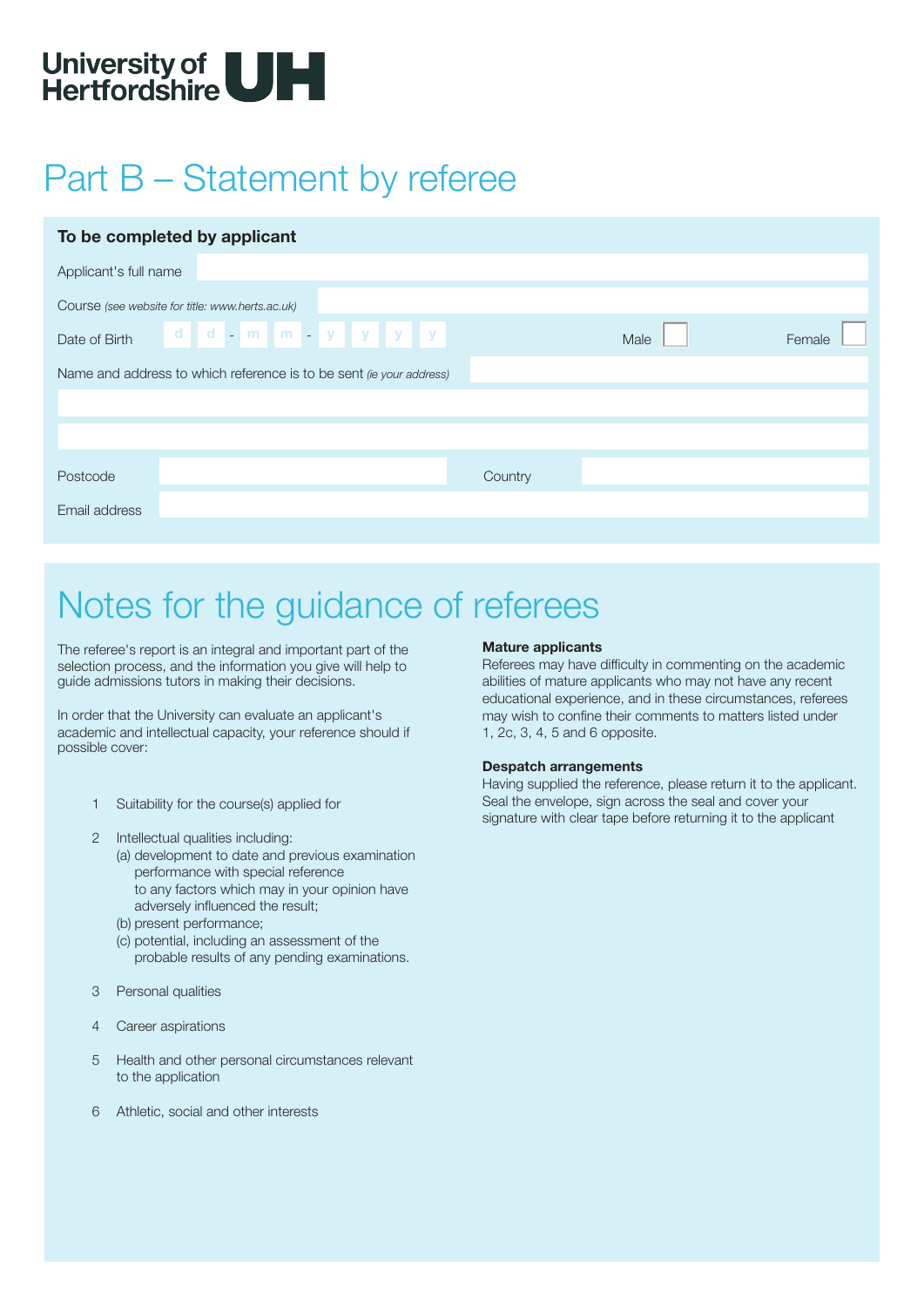## **To be completed by the referee**

This form may be photocopied: please type if possible, or write in black ink. Please affix official stamp, where appropriate, at the end of the statement.

| Name of referee                     |  |         |  |
|-------------------------------------|--|---------|--|
| Post/Occupation/Relationship        |  |         |  |
| How long have you known applicant   |  |         |  |
| Name of School/College/Organisation |  |         |  |
| Address                             |  |         |  |
|                                     |  |         |  |
| Postcode                            |  | Country |  |
| Telephone No                        |  | Fax No  |  |
| Email address                       |  |         |  |
|                                     |  |         |  |

Name of applicant *(block capitals or type)*